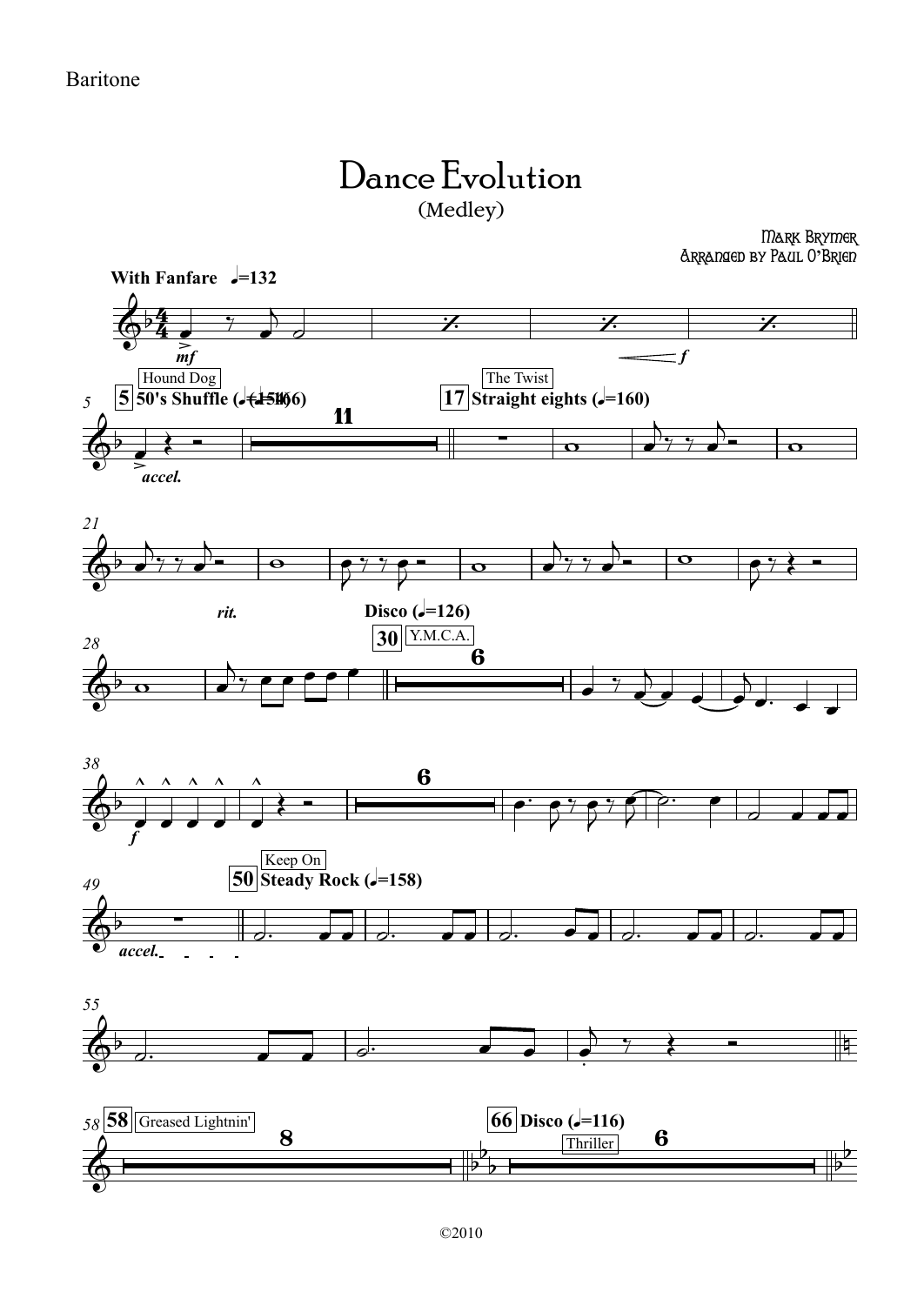2 Baritone